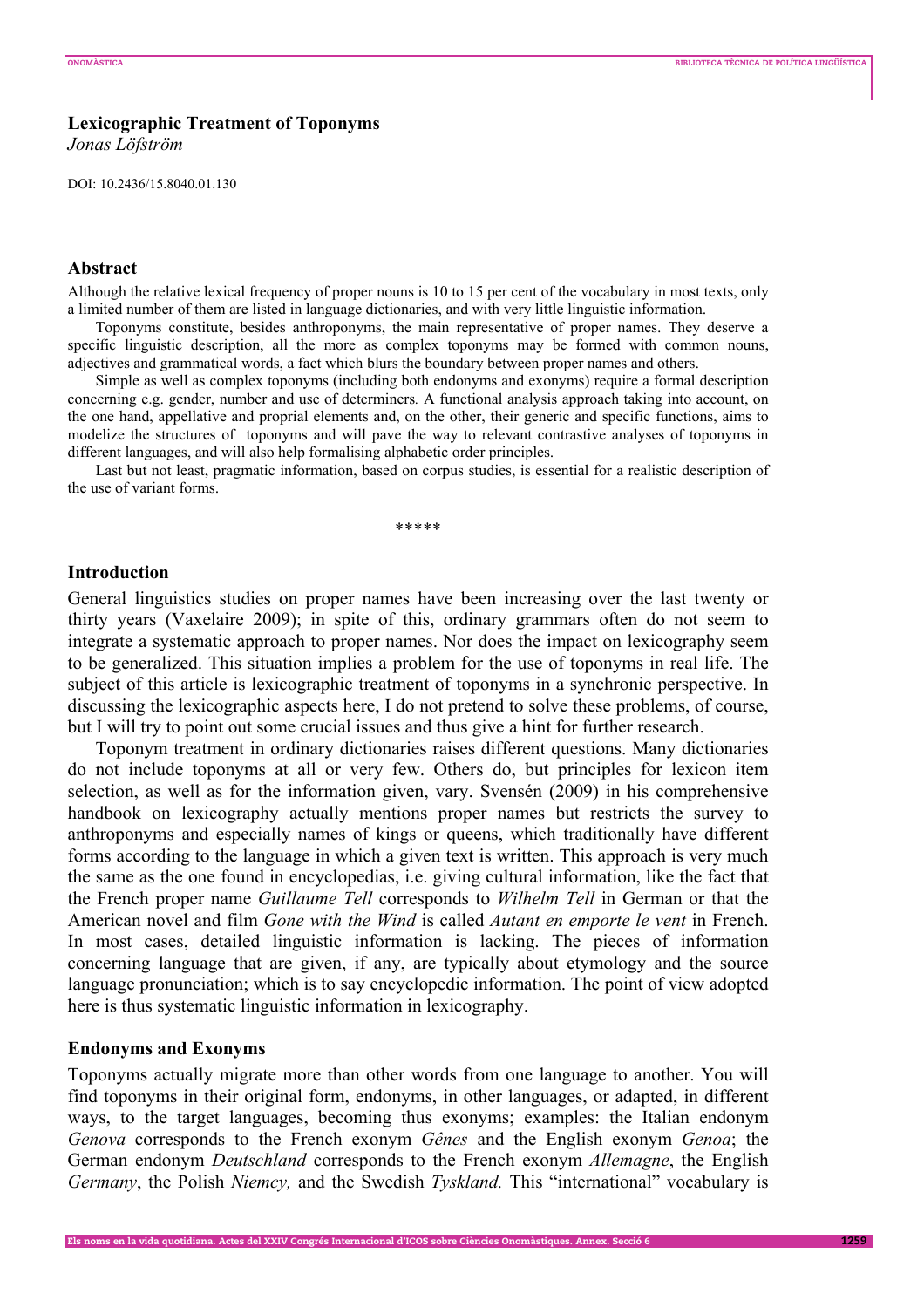actually not a simple list of proper names or terms. Their internal structure varies a lot. Toponyms, perhaps more than other proper names, are often complex and include appellative constituents, which cannot be analysed independently of the general vocabulary and grammar of the language. In computational linguistics systems have been developed in order to do automatic information retrieval where one will combine of lists of terms (or integrated dictionaries) and algoritms using formal linguistic criteria. Both these approaches require a detailed linguistic analysis. Dealing with electronic dictionaries for automatic data processing, Morel & Tran (2005) notice that proper names are often lacking in them, and this in spite of the fact that they constitute 10 per cent of the words in journalistic texts (citing Coates-Stephens 1993). If the subject is specialized, a term list can be an efficient tool to retrieve information. A combination of the two methods is the basic solution. An additional tool is statistics, "widely" used to improve efficiency.

These pieces of information, formal general morpho-syntactic data and terms are indeed valuable contributions to the knowledge of the lexicon in use, but they hardly suffice to establish a lexicographic description of, for example, toponyms. A systematic lexicographic description of toponyms in a synchronic dictionary implies treating them as part of the linguistic systems (on different levels) of the given language. This means giving the same types of information as for other word classes, be it phonetic, morphosyntactic, semantic or pragmatic ones. In spite of the fact that lexical and grammatical treatment of proper names tends to be less elaborated than that presented for other word classes, proper names are, as mentioned, relatively frequent in texts, a fact that is worth commenting upon.

#### **Toponym Frequency**

I will present here some results from two detailed frequency studies of comparable methodological approach concerning two types of texts, Swedish newspapers and modern French novels, respectively. As we can see, even if textual frequencies are rather limited – 4.45 and 2.44, respectively -, the relative lexical frequencies of proper names are important. In the newspapers, 15.10 per cent of the words (simple lexical entries) are proper nouns. This percentage is higher than that of the French novels (10.40 per cent). The difference in the relations shown between different word classes, adjectives, nouns, proper nouns and verbs are as expected due to the different text types. In a lexicographic perspective, proper names (with 15.10 per cent) constitute the second most important word class after nouns (55.48 per cent) and before adjectives (10.45 per cent) in newspaper texts and the fourth most frequent word class in French novels with 10.40 per cent, after nouns, 49.00, verbs, 18.20, and adjectives, 14.25 per cent. Proper names undeniably deserve a comprehensive lexicographic description.

| <b>Swedish newspapers</b> |                |        |       | <b>French novels</b> |                 |       |        |       |        |
|---------------------------|----------------|--------|-------|----------------------|-----------------|-------|--------|-------|--------|
| Class                     | Ftext          |        | Flex  |                      | Class           | Ftext |        | Flex  |        |
|                           | Abs.           | Rel.   | Abs.  | Rel                  |                 | Abs.  | Rel.   | Abs.  | Rel.   |
| <i>Adjective</i>          | 77k            | 7,75   | 7441  | 10,45                | <i>Adective</i> | 22k   | 4,52   | 2308  | 14,25  |
| Noun                      | 221k           | 22,17  | 39486 | 55,48                | Noun            | 86k   | 17,24  | 7934  | 49,00  |
| <b>Proprium</b>           | 44k            | 4,45   | 10746 | 15,10                | <u>Proprium</u> | 12k   | 2,44   | 1684  | 10,40  |
| Verb                      | 172k           | 17,22  | 4649  | 6,53                 | Verb            | 96k   | 19,33  | 2947  | 18,20  |
|                           |                |        |       |                      |                 |       |        |       |        |
| Total                     | 1 <sub>M</sub> | 100,00 | 71178 | 100,00               | Total           | 500k  | 100,00 | 16193 | 100,00 |

**Figure 1**. Distribution of units by word classes (extract). Allén 1971 and Engwall 1984, respectively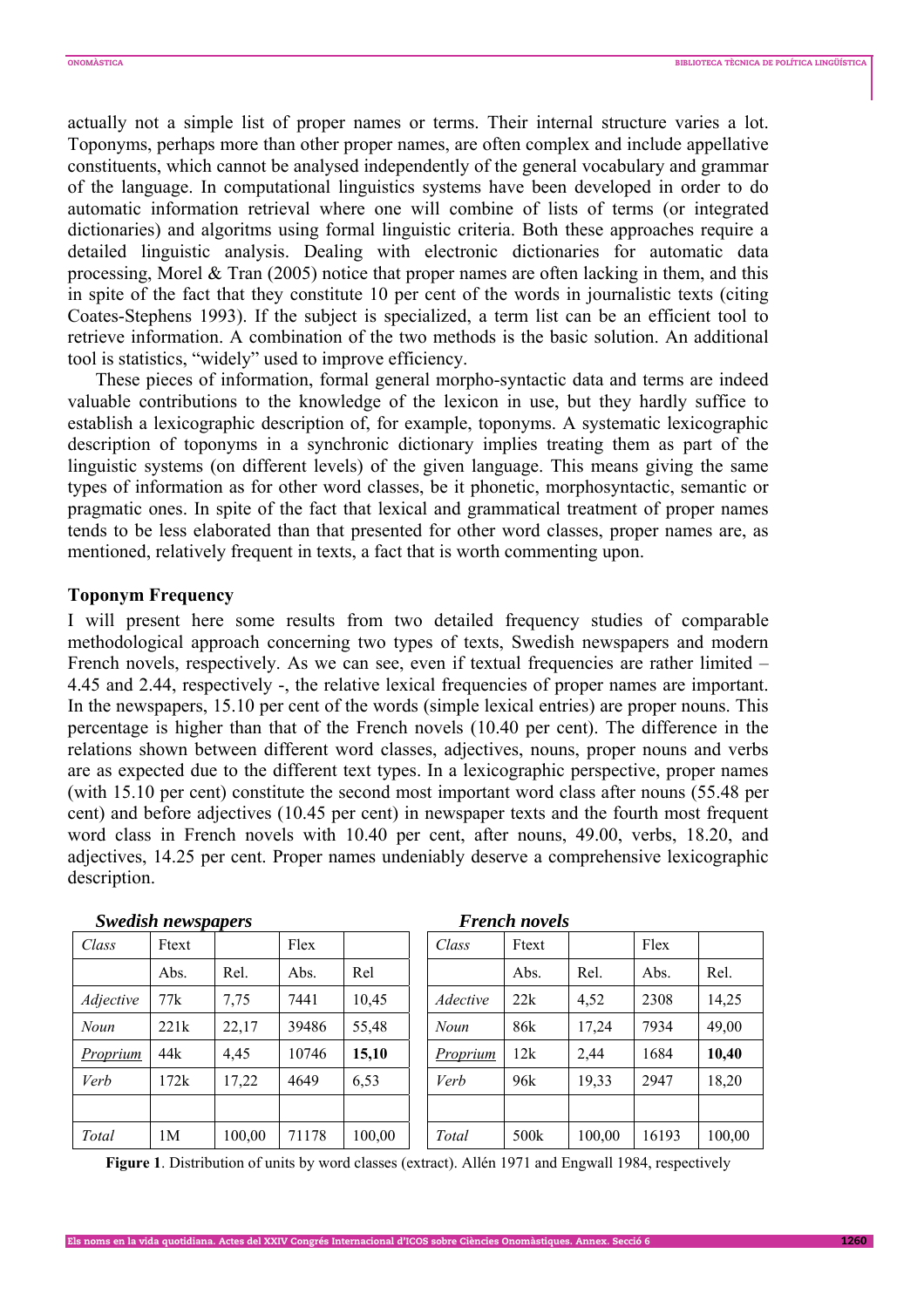To go into detail, the results concern only lemmatized one-word entries and comprize all sorts of proper names. Toponyms thus represent only a part of the proper names accounted for in these two corpus studies. On the other hand, we have to consider the fact that a great number of proper names, and especially toponyms are composed of two or more words and thus not accounted for in these frequency dictionaries.

#### **Complexity and Transparency**

Even if typical toponyms may be opaque single words in a synchronic perspective like the English endonym *London* or the English exonym *Genoa* and its corresponding Italian endonym *Genova*, a large number of them are as a matter of fact complex and often also transparent. We find simple words, close compounds, hyphenated compounds, open compounds and prepositional phrases, among others (*London, Bath; Newport, Blackwater; Baden-Baden, Congo-Kinshasa; New Hampshire, Rocky Mountains; Stratford-upon-Avon, United States of America, etc.*). The internal structure in different languages can be very complex. Prepositions, adjectives, common nouns for example, as well as proper names or derivations of proper names, and even foreign words can be part of complex proper names and especially toponyms. Toponyms are more than other word classes at the crossroads of languages.

This fact brings us back to what I mentioned earlier: toponyms migrate more than other words from one language to another. If the endonym is a transparent toponym, involving words as common nouns, adjectives and grammatical words, translation is a natural solution when transposing a toponym to another language. Independently of whether we analyse endonyms or exonyms the types of complexity vary from one language to another for the same toponym. For a dozen languages we have identified about ten types (Löfström  $\&$ Schnabel-Le Corre 2010: 293-300). Due to the fact that one has to deal with at least five types of toponym transpositions between languages (op. cit. 300-306), the result in the target language is far from being foreseeable. Lexicographic treatment of toponyms in the synchronic systematic perspective is a worthy task for lexicographers and linguists.

In some cases, a raw translation is used as exonym; the French endonym *(le) Massif Central* has as corresponding English exonym *(the) Massif Central,* where the French structure is intact but the pronunciation is English, of course. It is worth noting that exactly the same word forms as in the endonym are used in the exonym. In the case of German *Schwarzwald*, we have to do with a word for word translation: English *Black Forest*. In another German endonym, *Erzgebirge* 'ore mountains', a part of the endonym is translated and the other kept as an un-analyzed (here: specific proprial (see below)) element: English exonym *Erz Mountains*. In still other cases the exonym is quite different; the French *Côte d'Azur* 'azur (blue) coast' corresponds to English *French Riviera,* exonymized via another language.

As for the two English toponyms *Rocky Mountains* and *Scottish Highlands* they are translated into several languages: *Montagnes Rocheuses* (French), *Klippiga Bergen*  (Swedish); *Schottisches Hochland* (German), *Skotska högländerna* (Swedish) and so on.

We sometimes have to deal with endonyms in two or several languages for a same geographical or political feature, like the stretch of the sea between Great Britain and France. The English endonym *the English Channel* has been translated directly into a Swedish exonym, *Engelska kanalen,* and the French one, *la Manche,* has got a German translation, *Ärmelkanal*, where *Ärmel* translates *manche* 'sleeve', adding the appellative part of the English endonym, *Kanal*!

On the other hand, the two Swedish transparent endonyms *Storsjön* 'big lake' and *Söderhamn* 'south port/harbour' are not altered at all (excepted for the pronunciation) but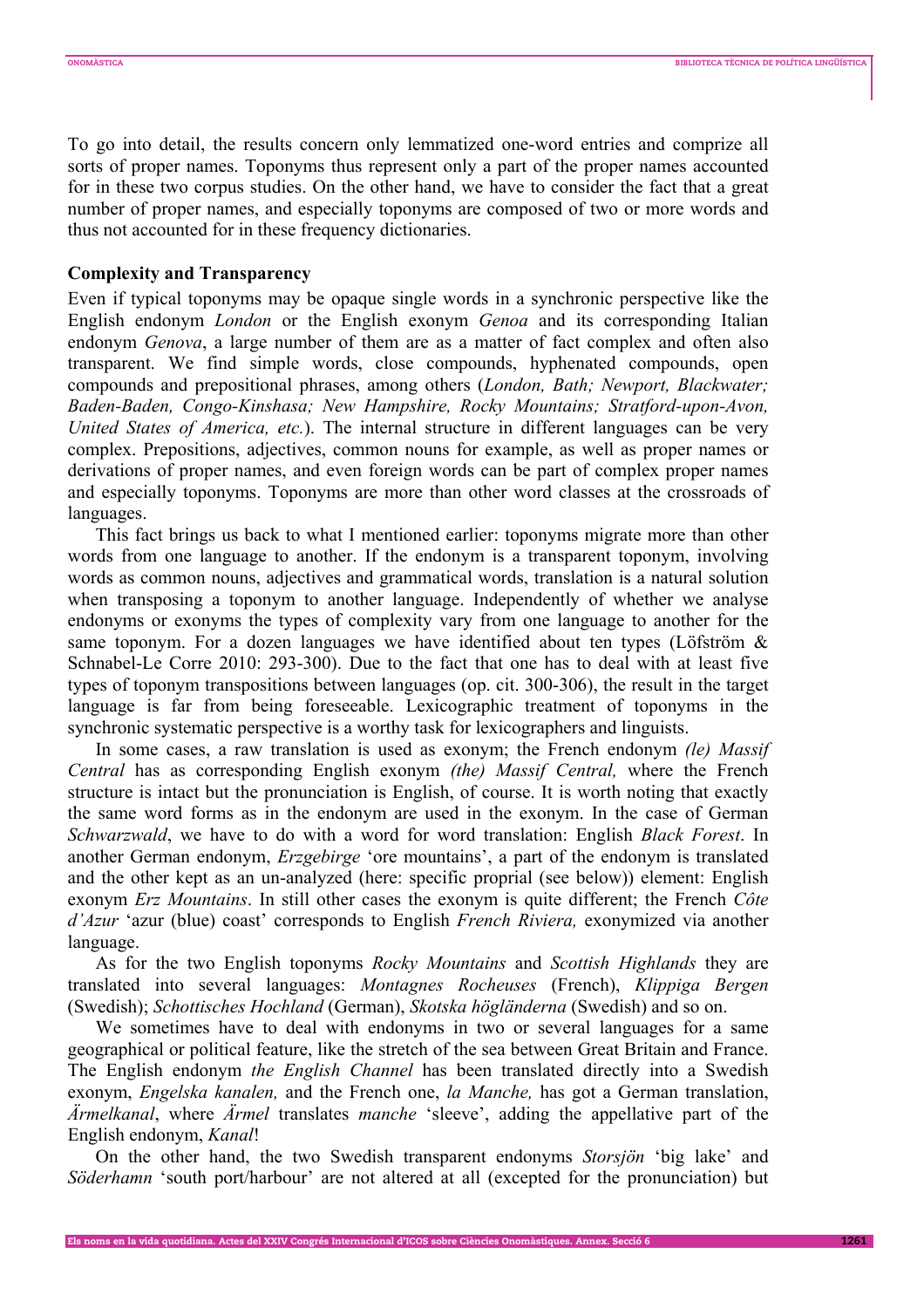used directly in foreign languages. The less a language is known or the culture close to us, the les exonymizations are probable.

 A majority of toponyms thus never change when used in another language. The (written) endonym is used. Often a phonetic exonymization takes place automatically. In other cases, there is a special coinage to create an exonym (*Parigi, Londres, Estocolmo, Schonen, Dalécarlie*, *...*).

| <b>Paris</b> $(Fr)$    | [pa'Ri]      | <i>Paris</i> [pa'ri:s] (Ger., Sw.), ['paris] (Eng.), <i>Parigi</i> (It.),                    |
|------------------------|--------------|----------------------------------------------------------------------------------------------|
| <b>London</b> (Eng.)   | ['l∧ndən]    | London ['london] (Ger., Sw.), Londres (Fr.),                                                 |
| <b>Stockholm</b> (Sw.) | [`stok holm] | Stockholm ['støkhəʊm] (Eng.), [stok'ɔlm] (Fr.), Tukholma<br>(Finn.), <i>Estocolmo</i> (Sp.), |
| Skåne(Sw.)             |              | Schonen (Ger.), Scanie (Fr.),                                                                |
| Dalarna $(Sw)$         |              | Dalecarlia (Eng.), Dalécarlie (Fr.),                                                         |

We can sum up so far: due to the great **variety** of forms, a reasonably high relative lexical **frequency** of toponyms in texts, their sometimes **transparent** structure, we should not hesitate to proceed to a **synchronic, contrastive analysis** in order to organize a coherent lexicographic description. To be able to cope with these heterogenous structures we propose a **functional analysis** which gives us the possibility to explore and analyse the often **sketchy** presentation of toponyms in dictionaries and encyclopedia.

### **Functional Analysis**

The functional analysis is based on a double dichotomy: Appellative (A) vs Proprial (P) and Generic (g) vs Specific (s) components (Stani-Fertl 2001). This is rather an evident form of analysis, distinguishing determined and determining components and taking at the same time into account the type of content – avoiding involving word classes and neutralizing**:** close compounds, hyphenated compounds, open compounds and prepositional syntagms. This enables a cross-linguistic comparison. Examples:

| North Cape          | $As + Ag$ |
|---------------------|-----------|
| New Hampshire       | $As + Pg$ |
| Swasi land          | $Ps + Ag$ |
| Kongo-Kinshasa      | $Pg + Ps$ |
| French Guyana       | $PS + Pg$ |
| Land's End          | $As + Ag$ |
| Stratford upon Avon | $Pg + Ps$ |

With this approach we have got the possibility to study and compare the structure of the toponyms in the lexical and grammatical synchronic system of different languages. This implies that endonyms can be analyzed from a grammatical point of view but that foreign endonyms (not exonymized) will remain opaque to the internal formal (and functional) analysis.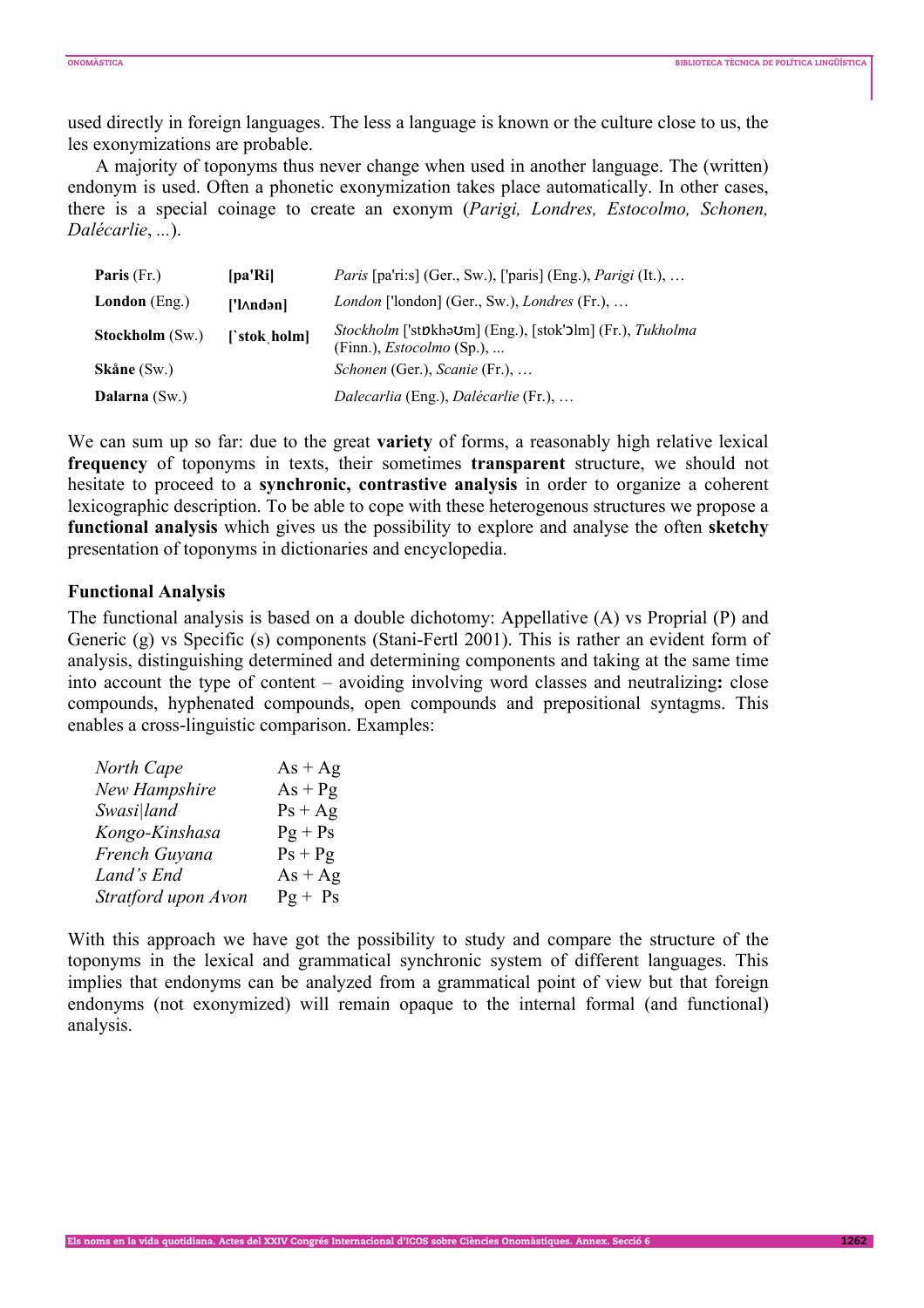# **Contrastive Functional Analysis**

| French            | <b>English</b>      | <b>Swedish</b>     |
|-------------------|---------------------|--------------------|
| Cap Nord          | North Cape          | Nord kap           |
| $Ag + As$         | $As + Ag$           | $As + Ag$          |
| Nouvelle Guinée   | New Hampshire       | Stor stockholm     |
| As+ Pg            | $As + Pg$           | $As + Pg$          |
| Pays Basque       | Swasi land          | Tysk land          |
| $Ag + Ps$         | $PS + Ag$           | $Ps + Ag$          |
| Guyane française  | French Guiana       | Franska Guyana     |
| $Pg + Ps$         | $Ps + Pg$           | $Ps + Pg$          |
| Golfe de Gascogne | Stratford-upon-Avon | Öarna under vinden |
| $Ag+Ps$           | $Pg+Ps$             | $Ag+As$            |

The two Germanic languages English and Swedish have the same functional patterns. The determining (specific) component is to the left with the exception of the examples on the last line with prepositional constructions. The French (like other Romance languages) has the specific, determining component to the right, with the exception of some adjectives (here *nouvelle*). As for the last line, prepositional constructions in the three languages have by definition the determining element to the right.

### **Linguistic Information in Encyclopedias**

In common French dictionaries and encyclopedia the linguistic information given is word class, gender and number, typically presented as in the following examples:

| <b>Appalaches</b>            | n.m.pl. / n.f.pl. |
|------------------------------|-------------------|
| Apuseni (monts)              |                   |
| Arabique (golfe)             |                   |
| Arabique (désert)            |                   |
| <b>Arabie</b>                | n.f.              |
| <b>Arabes unis [Emirats]</b> |                   |
| Arabe unie [République]      |                   |
| <b>Arabie Saoudite</b>       | n.f.              |

For the toponyms with an appellative in parenthesis, like *Apuseni* **(***monts***)** for (*les*) *monts Apuseni*, this information is implicit. Sometimes the analyses differ from one publication to another, as seen in the first item.

In some languages the use of the definite article is an import point in toponym forms. The use differs in some respects from that in common nouns. Different possibilities to present the use in a simple way exist. In the French concise dictionary cited below the article use is presented with the gender indication. If a toponym is marked **n.m.**, this means that the article *le* is used: *le Danemark*. For *Irak,* the indication **n.m.** means the abbreviated form of the article: *l'Irak* etc. and **n.f**, indicates the definite article in feminine form: *la France* or *l'Irlande. Israël* and *Malte* presented without gender and number information indicates that no article is used in context.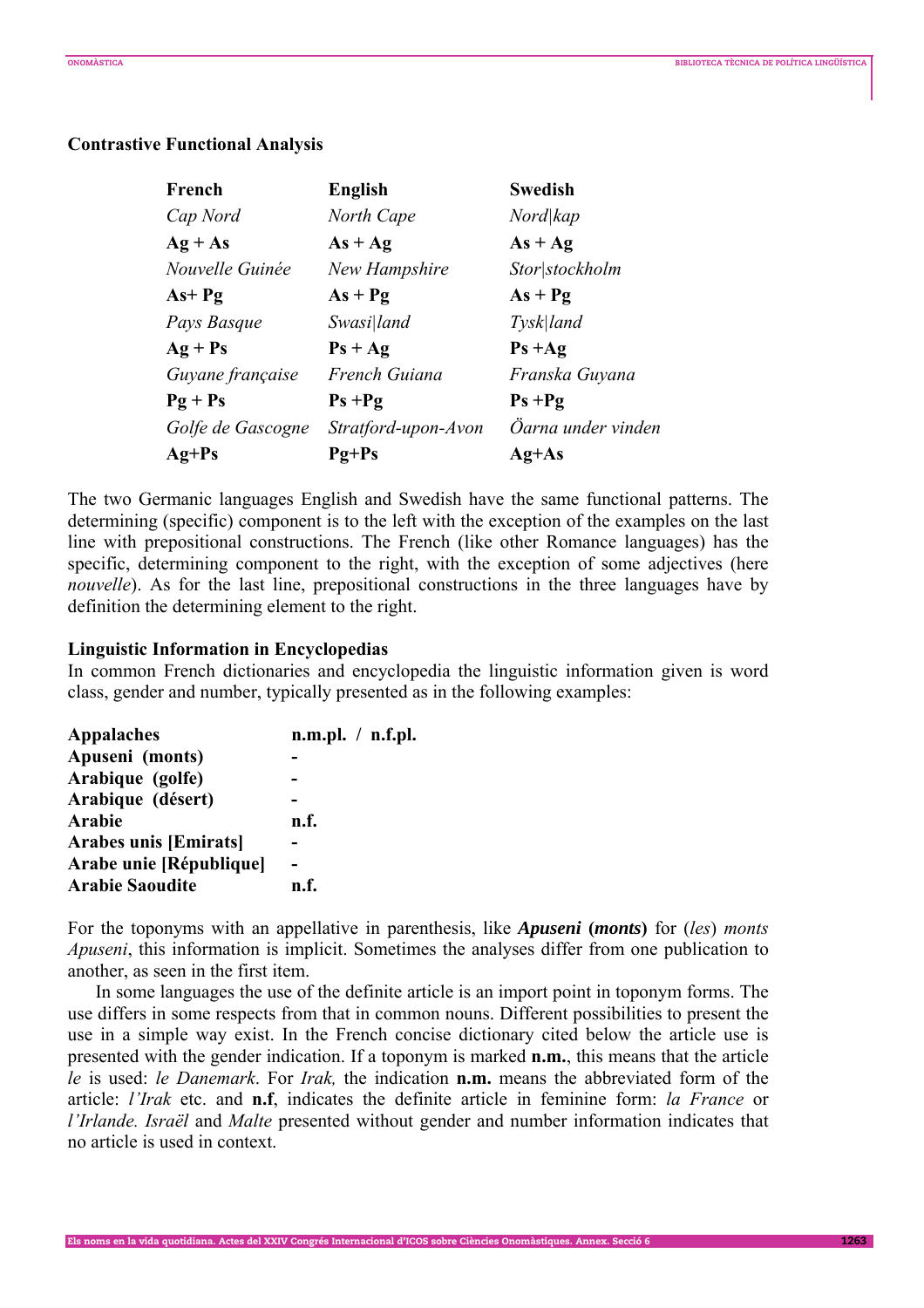**Danemark n.m. (…) off. royaume du D***~***… Irak n.m. off. république d'Irak [etym.]… Iran n.m. off. république islamique d'Iran [etym.]… Irlande n.f. [etym.]… Israël [etym.]… Malte off. république de Malte [etym.]…** (Le Petit Robert des noms propres. 2009)

In fact, some toponyms do not take the definite article. This is the case for prototypical toponyms. Others do take the article. We exclude from this argument the modified (nominalized) use of toponyms, which is another question. But for some toponyms there is variation in the use of the article as well as in gender. Quite at lot of toponyms do behave in that way. This type of information is rarely mentioned in dictionaries. The way of presenting *Israël* and *Malte* in the dictionary cited above without any indication of gender would imply that they do not have any gender. Do toponyms without article really not have a gender or a number? Comparing with other languages this seems improbable. Only, it is less clear and integrated in use. And the variation is important. You can see it from the fact that some texts avoid referring to a toponym by means of a personal pronoun.

# **Linguistic Information in Bilingual Dictionaries**

In bilingual presentations, things may be even more explicit as we can see in this French – Swedish and Swedish – French dictionary published in Sweden for Swedish readers, where the article is presented in black and white in the text. An IPA transcription of the French pronounciation is given (not repeated here), in the examples here marked by / /. As we can see, the question whether *Israël* takes an article or not in French gets another answer in this dictionary: the presentation suggests that it does. And for the choice of gender it is the masculine that is chosen. In reality, in texts there is actually great variation concerning this and other toponyms, with or without article, feminine or masculine. This variation is hardly ever taken into account in dictionaries.

| <b>French - Swedish</b>                  |           | Swedish – French |             |
|------------------------------------------|-----------|------------------|-------------|
| <b>Danemark</b> / $\ell$ , le $\sim$     | Danmark   | Danmark          | le Danemark |
| France / /, $la \sim$                    | Frankrike | Frankrike        | la France   |
| $Irak$ // m, <i>l'Irak</i>               | Irak      | Irak             | l'Irak m    |
| Iran $//m, l'Iran$                       | Iran      | Iran             | l'Iran m    |
| <b>Irlande</b> / $/f$ , <i>l'Irlande</i> | Irland    | <b>Irland</b>    | l'Irlande f |
| <b>Israël</b> // m, <i>l'Israël</i>      |           |                  |             |
| [or] L'Etat d'Israël                     | Israel    | <b>Israel</b>    | l'Israël m  |
| Malte $//$                               | Malta     | Malta            | Malte       |

On the other hand, in a recent bilingual dictionary, French – English and English – French, information is quite exhaustive and explicit. Its lexicographic organisation is illustrated below. Between slashes IPA phonetic information is given, followed by word class, gender and number information. For complex toponyms with more than one proprial component they are presented in the article with **COMP** followed by the entire toponym syntagm and the translation.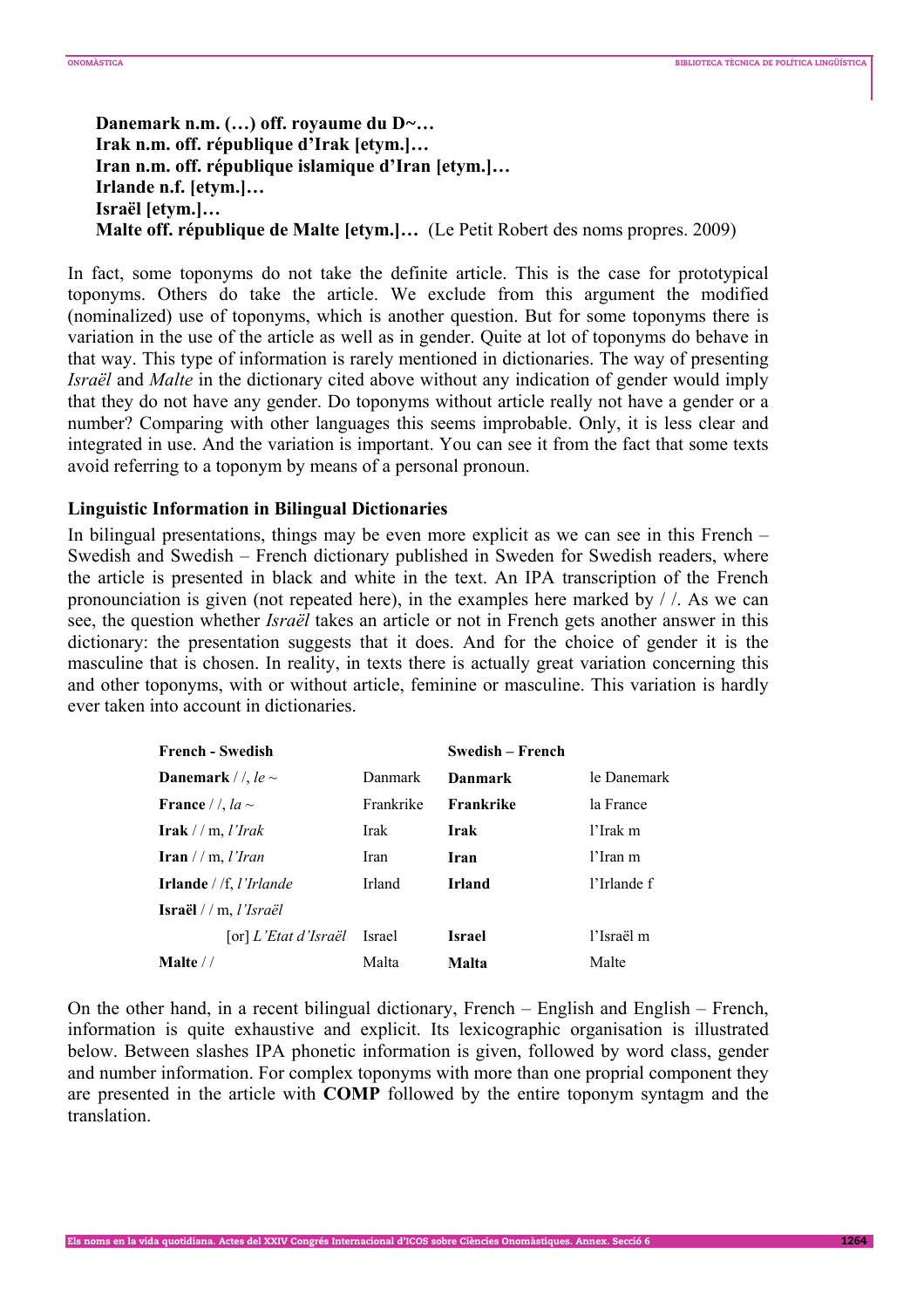# **French - English**

**Appalaches** / / **NMPL ♦ les (monts) ~** the Appalachian Mountains, the Appalachians **Arabie** / / **NF** Arabia **♦ le désert d'~** the Arabian desert **COMP Arabie Saoudite** Saudi Arabia

# **English - French**

**Appalachian** /  $\land$  **ADJ, N**  $\blacklozenge$  **the** ~ **Mountains, the** ~s  $\land$  *les (monts mpl) Appalaches mpl* **Arabia** / / **N** / *Arabie* f. **Saudi** / / (…) **COMP Saudi Arabia N** *Arabie Saoudite* 

**Principles for Lexical Entry Choice** 

As we have seen above with examples like *Appalaches, Apuseni (monts), Arabique (golfe), Arabique (desert)* and *Arabes unis [Emirats]* the choice of the lexical entry is a question which can be discussed. The functional analysis permits us not only to compare different internal structures but also to analyse the principles for the choice of the lexical entry. In most cases the specific component is the one chosen to be the lexical entry, in principle because it is reasonably the most characteristic component in a complex toponym. But there are exceptions. Some problems can be observed in the following examples.

| (monts) Appalaches             | $Ag+Ps$   |                |               |
|--------------------------------|-----------|----------------|---------------|
| Arabie                         | P(s)      |                |               |
| <b>Arabie Saoudite</b>         | $Pg + Ps$ |                |               |
| désert d'Arabie                | $Ag + Ps$ |                |               |
| la Manche                      | P(s)      |                |               |
| <b>Appalachian (Mountains)</b> | $Ps+Ag$   |                |               |
| Arabia                         | P(s)      |                |               |
| <b>Arabian Desert</b>          | $Ps+Ag$   |                |               |
| (Saudi Adj)COMP Saudi Arabia N | $Ps+Pg$   |                |               |
| the English Channel            | $Ps+Ag$   | cf the Channel | $\mathbf{Ps}$ |
| the English Channel            | $Ps+Ag$   |                |               |

Both in the French and in the English section, there are exceptions to the mentioned principle. In the French exonym *Arabie Saoudite,* the adjective *Saoudite,* which is a proprial derivation, is the determining element, analysed Ps in the functional analysis. Nevertheless, the toponym is placed in the alphabetical order corresponding to *Arabie,* analysed Pg as it is the generic, determined component.

The English endonym *the English Channel* in the English – French dictionary has the functional structure Ps+Ag and should a priori be placed according to the specific component *English,* which is the case. But it is also placed in the alphabetical order according to *Channel* (Ag) under the common noun *channel* due to the fact that there is the simple variant toponym *the Channel* (Ps) which functions without the proprial component.

# **Problems of Coherence in Lexical Choice**

If we go back to the French-English, English-French dictionary cited before, we can see that the English-French section presents the examples with *united* in one article and all toponyms actually have the word *united* as the specific component – with two exceptions, *United States of America*, where the proprial component *America* is analysed as specific. This is the functional structure of all toponyms with a prepositional determining component. The second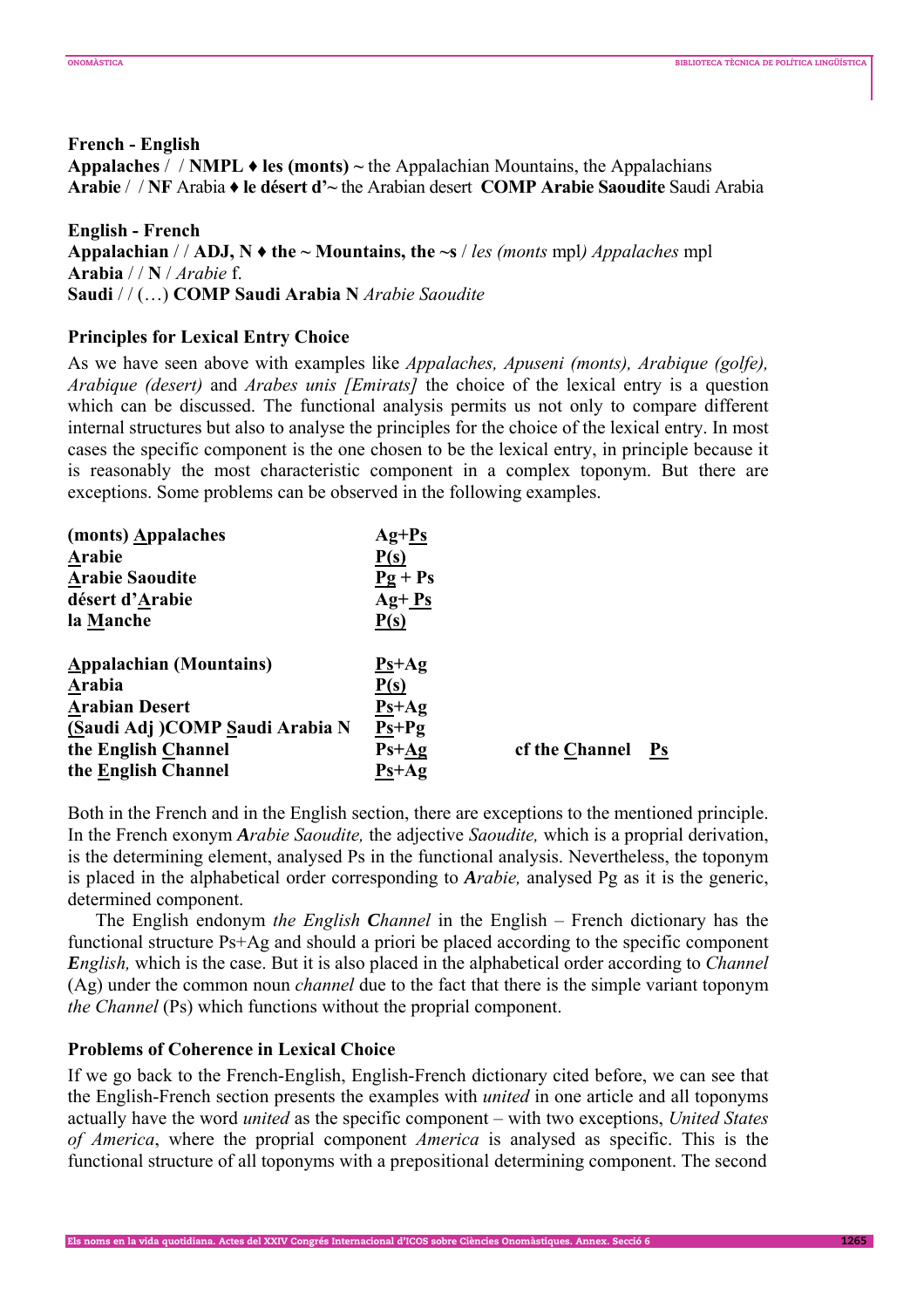example is in fact *the United Kingdom of Great Britain and Northern Ireland* analysed **Ag{As+Ag}+PREP+Ps{{As+Pg}{As+Pg}}** where the prepositional component is proprial, specific and determining: *of Great Britain and Northern Ireland*.

## **English – French dictionary:**

| $As + Pg{Ps +Ag}$             |
|-------------------------------|
| $\overline{As}$ + Pg{Ps + Ag} |
| $As + Ag$                     |
|                               |
| $Ag{As+Ag}(+PREF+Ps{})$       |
| $As{As + Ag}+Ag$              |
| $As + Ag$                     |
| $Ag{As + Ag}(+PREP+Ps)$       |
|                               |

The situation in the French-English section is totally different, as we can observe. I have chosen to compare the English examples above with their French correspondences. In the examples cited, the specific component is never chosen to represent the lexical entry.

# **French – English dictionary:**

| émirat n.m.<br>les Emirats arabes unis                            |                                                                                  | $\underline{Ag} \{Ag + Ps\} + As$                                  |
|-------------------------------------------------------------------|----------------------------------------------------------------------------------|--------------------------------------------------------------------|
| république n.f.<br>la République arabe unie                       |                                                                                  | $Pg{Ag + Ps} + As$                                                 |
| Royaume-Uni n.m. le $\sim$<br><u>Etats-Unis</u> n.m.pl les $\sim$ | $le$ $\sim$ (de Grande-Bretagne et d'Irlande du Nord)<br>$les \sim (d'Amérique)$ | $Ag+As$<br>$Ag\}$ +PREP+Ps $\}$<br>$Ag+As$<br>$Ag{Ag+As}$ +PREP+Ps |
| nation n.f.<br>les Nations Unies                                  |                                                                                  | Ag+As                                                              |

As we can see, for these examples at least, the complex toponyms in question are to be found under the heading corresponding to the generic appellative. Besides, some of the complex toponyms form a lexical entry. Sometimes a cross-reference can be given, as the one to *république* under the adjective *arabe*.

A real problem of coherence in lexicographic principles presents itself to us. Of course, the internal word order of different types of languages plays an important role in this problem. Is it possible to find principles clear enough to be applicable to different types of languages or should each language follow its own principles? The functional analysis might be a tool to contribute to a systematic lexicographic treatment of alphabetic ordering of the entries. Further analyses and comparisons seem to be necessary in order to find a systematic and general approach to this practical problem in the use of dictionaries and encyclopedias.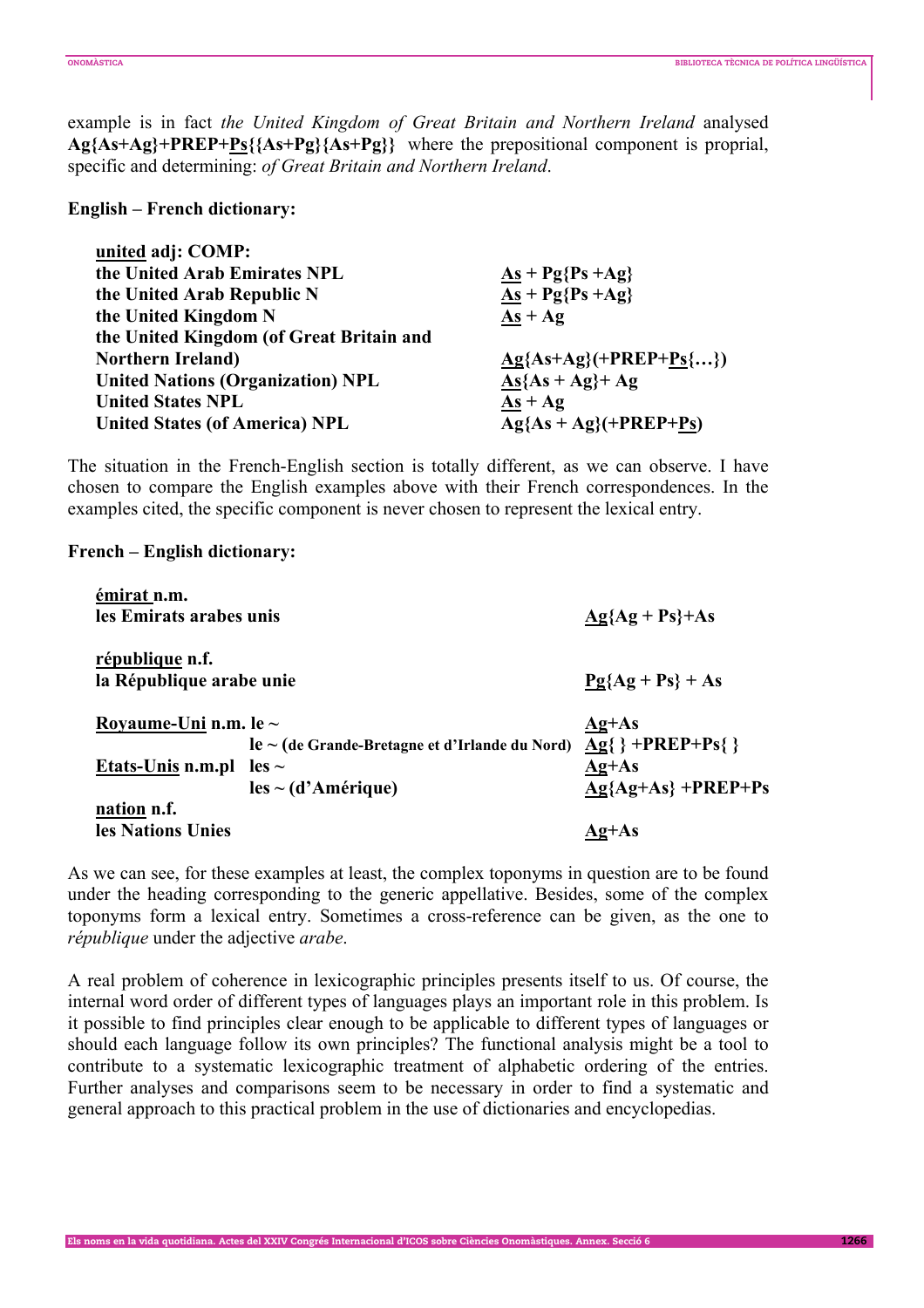### **Variant forms**

As we have seen from examples above, indication of variant forms are common but you rarely find information concerning their use in context. The choice between *the United Kingdom* and *the United Kingdom of Great Britain and Northern Ireland* is probably a question of style or genre. But can *United Kingdom* and *Great Britain* be looked upon as synonymous? If *Great Britain* and *the British Isles* are used in a text you might interpret the difference as being a question of political (institutional) versus geographical aspects of the area (see the analysis in Cislaru 2006). The choice to make between *New York*, *New York City* and *the Big Apple* or *France*, *République française* and *l'Hexagone* are other types of variation worth analyzing for lexicographic purposes.

# **Interlingual Correpondance between Variant Forms**

Dictionaries give us formally correct translations of corresponding toponyms between languages like in the following examples:

| English        | French                   | <b>Swedish</b>        |
|----------------|--------------------------|-----------------------|
| United Kingdom | Royaume uni              | (Förenade kungadömet) |
| Great Britain  | Grande Bretagne          | Storbritannien        |
| British Isles  | <i>îles Britanniques</i> | Brittiska öarna       |
| England        | Angleterre               | England               |

These toponyms might sometimes informally be used as near-synonyms, but their relations within a given language are probably not a major problem for the language user. But in bilingual dictionaries another type of contextual information lacks. We observe that the Swedish exact and official translation of *United Kingdom, Förenade kungadömet,* is practically unknown by the public and hardly ever used in newspaper texts. This information lacks in the dictionaries. When *Förenade kungadömet* is given as the (exact) translation of *Royaume uni* or *United Kingdom*, the dictionaries should ideally indicate that this is the exact and official translation, usually replaced by *Storbritannien*.

#### **Conclusion**

If we admit that toponymy should have its place in lexicography on the same conditions as common nouns, there are several phonological, morphosyntactic, semantic and pragmatic issues that need to be explored in order to establish principles for a systematic description on different levels. Even if all these aspects need not nessessarily be explicit in an unilingual dictionary, they have to be clearly elaborated at least for bi- or multilingual dictionaries. We propose to use a functional analysis in order to permit easy comparisons between languages, but a detailed morhosyntactic analysis is unavoidable to pinpoint crucial formal criteria in each language.

#### **Bibliography**

Allén, S. 1971. *Nusvensk frekvensordbok baserad på tidningstext. 2 Lemman*. [Frequency Dictionary of Present-Day Swedish based on newspaper material] Data Linguistica 4. Stockholm. Almqvist & Wiksell International.